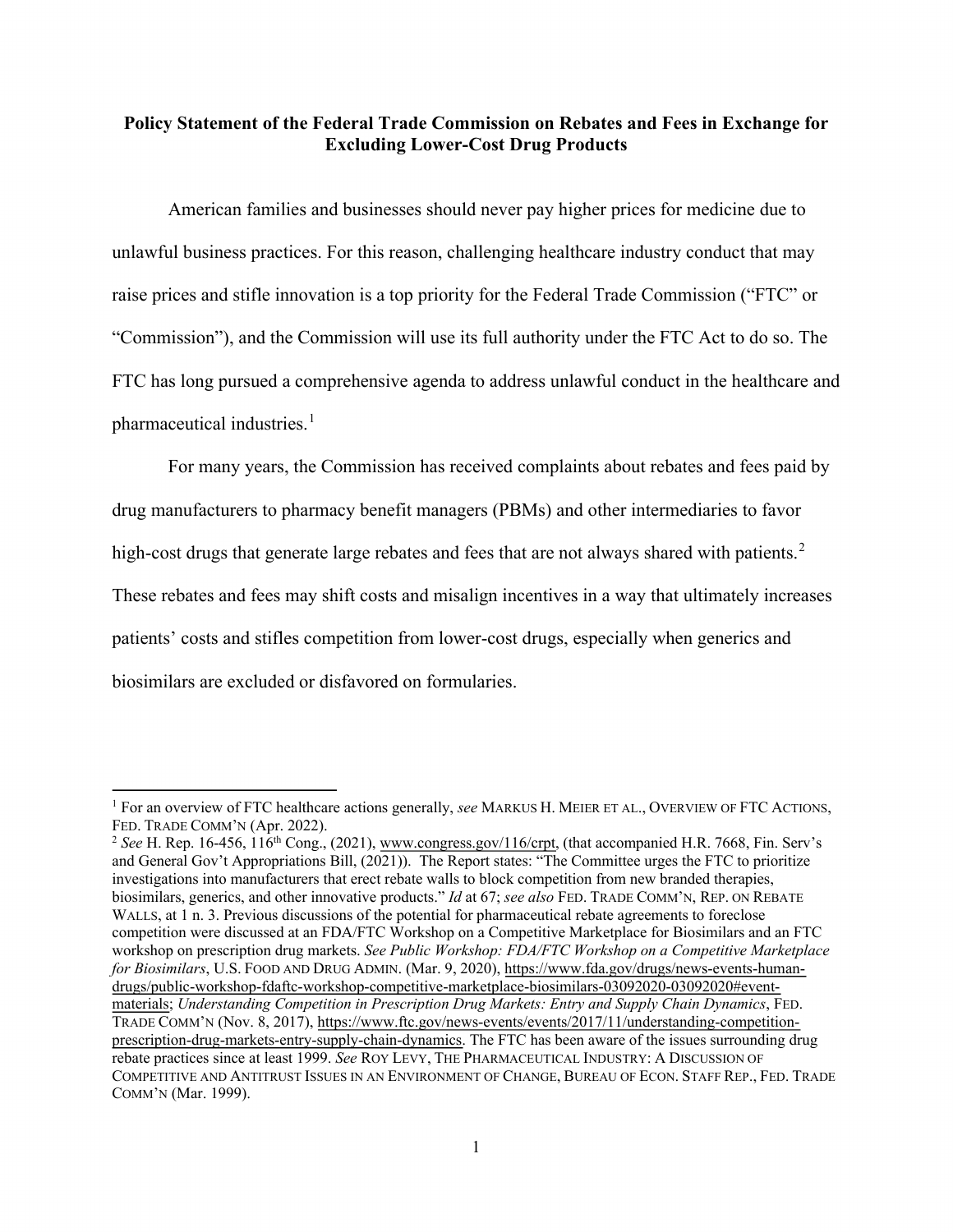<span id="page-1-9"></span><span id="page-1-8"></span><span id="page-1-0"></span>respect to these practices.<sup>[3](#page-1-1)</sup> We do so by highlighting insulin, which many have cited as one intermediaries. [4](#page-1-2) Insulin is a life-sustaining treatment for roughly 8 million Americans who rely between 2009 and 201[7](#page-1-5),<sup>6</sup> increasing out-of-pocket costs for both insured<sup>7</sup> and uninsured The Commission is issuing this Policy Statement to explain its enforcement policy with prominent example of a prescription drug impacted by high rebates and fees to PBMs and other on it to control diabetes.<sup>5</sup> Research indicates that the wholesale price of insulin nearly tripled patients.<sup>[8](#page-1-6)</sup> The list price for a year's supply of insulin has risen to nearly \$6,000, with out-ofpocket costs for insulin alone averaging \$1,288 for uninsured patients and \$613 for insured patients as of 2017.<sup>9</sup>

<span id="page-1-1"></span><sup>&</sup>lt;sup>3</sup> This Policy Statement does not confer any rights on any person and does not operate to bind the FTC or the public. In any enforcement action, the Commission must prove the challenged act or practice violates one or more existing statutory or regulatory requirements. In addition, this Policy Statement does not preempt federal, state, or local laws. Compliance with those laws, however, will not necessarily preclude Commission law enforcement action under the FTC Act or other statutes. Pursuant to the Congressional Review Act (5 U.S.C. § 801 *et seq*.), the Office of Information and Regulatory Affairs designated this Policy Statement as not a "major rule," as defined by 5 U.S.C.  $§ 804(2).$ 

<span id="page-1-2"></span> CENTURY OLD DRUG, at 71 (Jan. 2021) ("certain contracting and business practices may create incentives for PBMs to favor drugs with high rebates and, in turn, discourage manufacturers from competing to lower WAC prices."). *See also* Karen Von Nuys et al., *Estimation of the Share of Net Expenditures on Insulin Captured by US Manufacturers, Wholesalers, PBMs, Pharmacies, and Health Plans from 2014 to 2018*, 2 J. AM. MED. ASSOC. H. FORUM 1, 3 (2021) (suggesting business practices of intermediaries may influence rising list prices for insulin). <sup>4</sup> U.S. SEN. FINANCE COMM., STAFF REP., INSULIN: EXAMINING THE FACTORS DRIVING THE RISING COST OF A

<span id="page-1-3"></span> (suggesting business practices of intermediaries may influence rising list prices for insulin). 5 *See* CARDINAL H., 2022 BIOSIMILARS REPORT: THE U.S. JOURNEY AND PATH AHEAD*,* at 18 ("over eight million people use insulin daily to effectively manage their diabetes"); William T. Cefalu et al., *Insulin Access and*  Affordability Working Group: Conclusions and Recommendations, 41 DIABETES CARE 1299 (2018).

<span id="page-1-4"></span> *Affordability Working Group: Conclusions and Recommendations*, 41 DIABETES CARE 1299 (2018). 6 *See* Brian Sable-Smith, *How Much Difference Will Eli Lilly's Half Price Insulin Make*, KAISER FAMILY FOUNDATION (Mar. 12, 2019),<https://khn.org/news/how-much-difference-will-eli-lillys-half-price-insulin-make/> ("Between 2009 and 2017 the wholesale price of a single vial of Humalog . . . nearly tripled — rising from \$92.70 to

<span id="page-1-5"></span> \$274.70."). 7 Cefalu et al., *supra* note [5,](#page-1-0) at 1302; Samantha Willner et al., "*Life or death": Experiences of insulin insecurity among adults with type 1 diabetes in the United States, 11 SSM POPULATION H. 1, 3 (2020).* 

<span id="page-1-6"></span>among adults with type 1 diabetes in the United States, 11 SSM POPULATION H. 1, 3 (2020).<br><sup>8</sup> See Cefalu et al., *supra* not[e 5,](#page-1-0) at 1308 (explaining uninsured patients pay the full list price without financial assistance).<br><sup>9</sup> *See* Sherry Glied & Benjamin Zhu, *Not so sweet: Insulin Affordability over Time*, THE COMMONWEALTH FUND

<span id="page-1-7"></span> (Sept. 25, 2020), [https://www.commonwealthfund.org/publications/issue-briefs/2020/sep/not-so-sweet-insulin-](https://www.commonwealthfund.org/publications/issue-briefs/2020/sep/not-so-sweet-insulin-affordability-over-time) [affordability-over-time;](https://www.commonwealthfund.org/publications/issue-briefs/2020/sep/not-so-sweet-insulin-affordability-over-time) Chien-Wen Tseng et al, *Impact of Higher Insulin Prices on Out-of-Pocket Costs in Medicare Part D,* 43 J. DIABETES CARE 50 (2020) ("From 2014 to 2019, the average annual insulin price rose 55% from \$3,819 to \$5,917… the projected yearly out-of-pocket cost for insulin increased 11% from \$1,199 to \$1,329."). These studies note significant heterogeneity in patient out-of-pocket costs depending on several factors including which insulin product(s) is used, the amount of insulin needed, and whether the patient has commercial insurance, Medicare, Medicaid or is uninsured.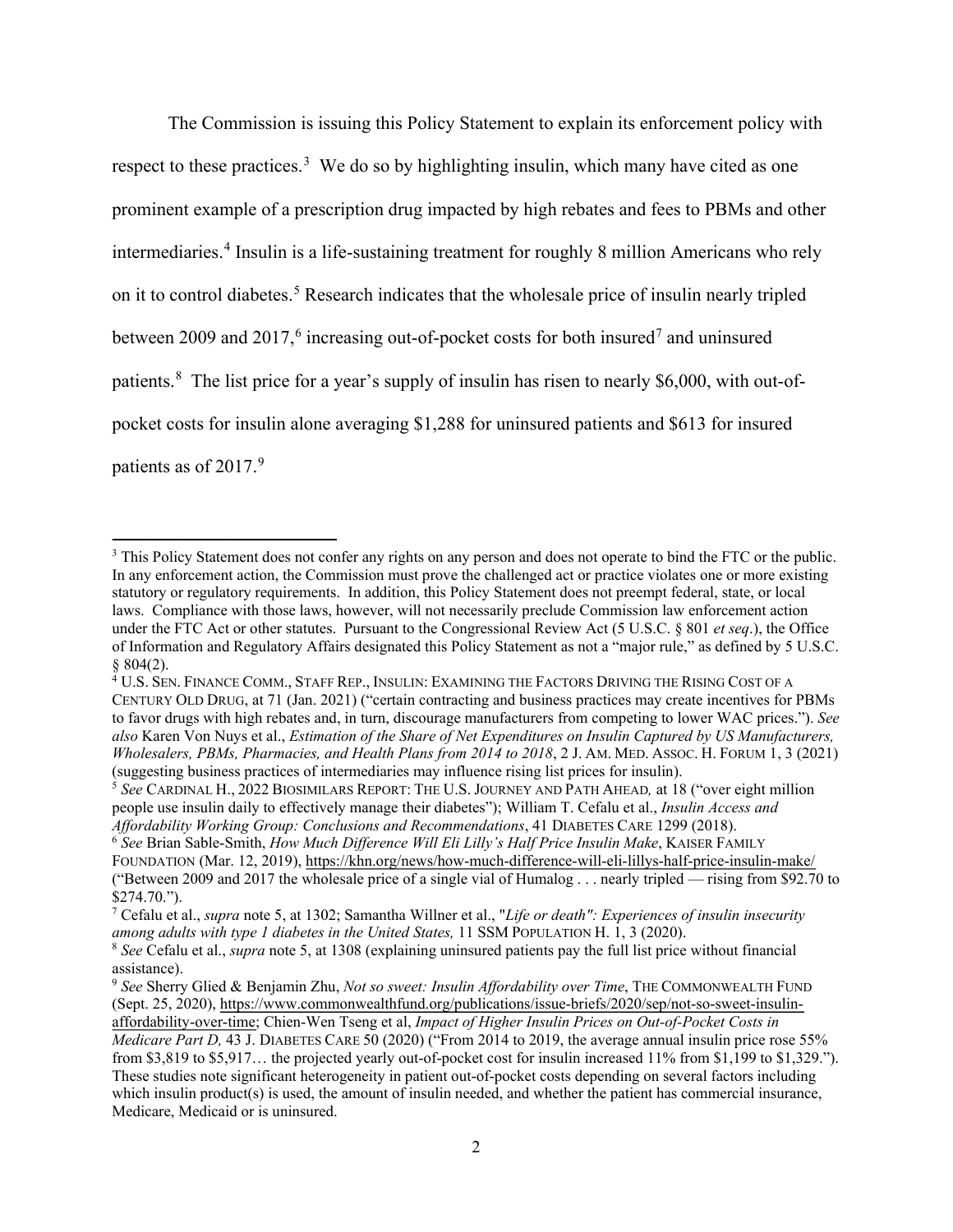<span id="page-2-2"></span><span id="page-2-0"></span>product unaffordable and harmed them in different ways.<sup>[10](#page-2-3)</sup> The increased cost of insulin has caused many patients to ration it,  $11$  causing suffering, severe illness, and death.<sup>[12](#page-2-5)</sup> During the limited their ability to pursue other opportunities<sup>14</sup> For example, one small business owner expressed the fear of expanding his business because of insulin costs.<sup>[15](#page-2-8)</sup> High insulin costs also patients from historically underserved communities.<sup>16</sup> Patients with diabetes have described how rising insulin costs have rendered this essential Commission's Open Meeting in October 2021, one commenter discussed the death of her son who was forced to ration insulin due to high costs.<sup>13</sup> Others have described how insulin costs and the fear of losing health insurance have dissuaded them from leaving their current jobs and have an outsized impact on those least able to absorb or avoid these additional costs, including

<span id="page-2-1"></span>In addition to other factors, some have suggested that high rebates and fees to PBMs and

other intermediaries may incentivize higher list prices for insulin and discourage coverage of the

<span id="page-2-3"></span> 10 Willner et al., *supra*, note [7;](#page-1-8) Fed. Trade Comm'n, Tr. of Open Comm'n Meeting, at 14-15, 19-20 (Oct. 21, 2021),

<span id="page-2-4"></span>[www.ftc.gov/openmeetingtranscript.pdf.](http://www.ftc.gov/openmeetingtranscript.pdf)<br><sup>11</sup> See Darby Herkert et al., *Cost-Related Insulin Underuse Among Patients With Diabetes*, 179 J. AM. MED. Assoc. INTERN MED. 112-114 (2019) (finding one of every four patients rations insulin due to cost within one sample); INSULIN SENATE REP., *supra* note 4, at 14.

<span id="page-2-5"></span>INSULIN SENATE REP., *supra* note [4,](#page-1-9) at 14.<br><sup>12</sup> *See* FTC Open Meeting Tr., *supra* note 10, at 14 -15, 18-19 (public commenters Matthew Dinger, Anna Squires, and Nicole Smith Holt); *see also* S. Vincent Rajkumar, *The High Cost of Insulin in the U.S.: An Urgent Call to Action,* 95 MAYO CLINIC PROC. 22 (Jan. 2020) ("Alec Smith was 23 when he was diagnosed with type 1 diabetes.… At age 26, he could no longer stay on his mother's health care insurance plan and needed to find his own coverage.

 …The insurance available to him came with a \$7600 deductible and a monthly premium of approximately \$440. Because he could not afford this, Alec decided to temporarily forego insurance coverage and purchase insulin with cash. Unfortunately for him, the cash price of insulin was far beyond his means. He decided to try and ration the amount of insulin he took till he had enough savings to purchase insurance. Sadly, on June 27, 2017, he was found dead in his apartment of diabetic ketoacidosis."). dead in his apartment of diabetic ketoacidosis.").<br><sup>13</sup> FTC Open Meeting Tr., *supra* note 10, at 18-19 (public commenter Nicole Smith Holt describes the death of her

<span id="page-2-6"></span>son, Alec Smith, and others from rationing insulin). son, Alec Smith, and others from rationing insulin).<br><sup>14</sup> *See* Willner et al., *supra* note [7,](#page-1-8) at 6 ("the only reason that I'm working my job currently … is because I'm afraid

<span id="page-2-7"></span> to get off of it because there goes my insurance, there goes my method to get any kind of insulin or supplies for  anything); *see also* FTC Open Meeting Tr.*, supra* note [10,](#page-2-0) at 14-15; *see also* COLORADO ATT'Y GEN., PRESCRIPTION INSULIN DRUG PRICING REP., at 53 (2020) ("Many survey respondents reported they feel hostage to jobs they would like to leave but need to keep for the insurance because they could not afford insulin and supplies without it."). like to leave but need to keep for the insurance because they could not afford insulin and supplies without it.").<br><sup>15</sup> See, e.g., COLORADO ATT'Y GEN. INSULIN REP., *supra*, note [14,](#page-2-1) at 53 ("One survey respondent expressed of expanding his small business because of high insulin costs and overall expensive insurance costs."). of expanding his small business because of high insulin costs and overall expensive insurance costs.").<br><sup>16</sup> See Herkert, et al., *supra* note [11 \(](#page-2-2)"Patients with lower incomes were more likely to report cost-related

<span id="page-2-9"></span><span id="page-2-8"></span>underuse…").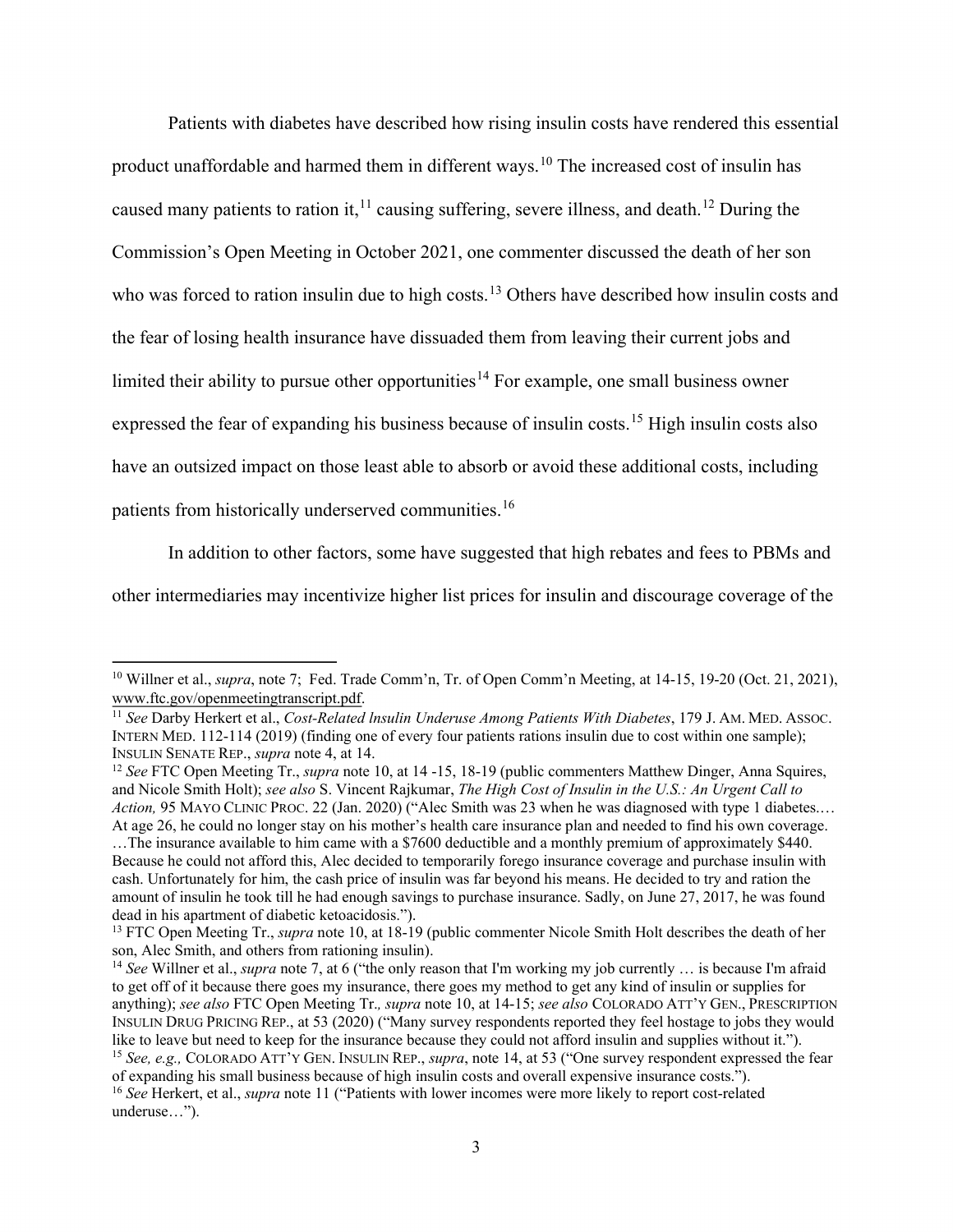formularies or placed on preferred formulary tiers.<sup>19</sup> Some rebates and fees are conditioned on formulary tier.<sup>20</sup> lowest-cost insulin products.<sup>[17](#page-3-0)</sup> As the Commission's previous Report on Rebate Walls explained, most consumers have insurance that covers a portion of their prescription costs.<sup>[18](#page-3-1)</sup> Health plans, usually through PBMs, use formularies to define which drugs are covered. Drug manufacturers commonly pay PBMs and other intermediaries rebates and fees to have their drugs included on the sales volume of specific drugs or the exclusion of competing drug products from the same

These rebate and fee agreements may incentivize PBMs and other intermediaries to steer patients to higher-cost drugs over less expensive alternatives.<sup>[21](#page-3-4)</sup> This practice could lead to increased costs for both patients and payers, including increased out-of-pocket costs at the point of sale. It may also insulate more expensive drugs from competing with less expensive alternatives. Nothing prevents drug manufacturers, PBMs, and health plans from negotiating good-faith rebates and fees for legitimate services that increase value to payers and patients. However, when dominant drug manufacturers or intermediaries stifle or foreclose competition from significantly less expensive generic and biosimilar alternatives, the Commission has the

<span id="page-3-0"></span><sup>&</sup>lt;sup>17</sup> Cefalu et al., *supra* not[e 5,](#page-1-0) at 1309 ("The current pricing and rebate system encourages high list prices... PBMs negotiate rebates from manufacturers using formulary placement as leverage. PBMs often exclude from formularies the insulins made by the manufacturer who offers the lowest rebate. . . People with diabetes are financially harmed by high list price and high out of pocket costs."); INSULIN SENATE REP.*, supra* note [4,](#page-1-9) at 71 ("Information collected for this investigation suggests that certain contracting and business practices may create incentives for PBMs to favor drugs with high rebates and, in turn, discourage manufacturers from competing to lower WAC prices."). 18 *See* FTC REBATE WALL REP., *supra* note [2,](#page-0-2) at 2*.* <sup>18</sup> See FTC REBATE WALL REP., supra note 2, at 2.

<span id="page-3-2"></span><span id="page-3-1"></span> <sup>19</sup>*Id.* at 2*;* INSULIN SENATE REP., *supra* note [4,](#page-1-9) at 67 ("manufacturers offer substantial rebates to PBMs and their clients for the purposes of securing preferred formulary placement for their products"). clients for the purposes of securing preferred formulary placement for their products").<br><sup>20</sup> *See id.*, at 68 ("Manufacturers have increased their rebates in order to win preferred formulary placement and

<span id="page-3-3"></span>

<span id="page-3-4"></span>block competitors.").<br><sup>21</sup> *See e.g.*, Stacie Dusetzina et al., *Patient and Payer Incentives to Use Patented Brand-Name Drugs vs Authorized Generic Drugs in Medicare Part D*, 181 J. AM. MED. ASSOC. INTERN. MED. 1605, 1611 (2021) (describing Part D plans' use of high-list price brand insulins, including insulin lispro (Humalog), and insulin as part (Novolog) over 50% lower-list price authorized generic versions).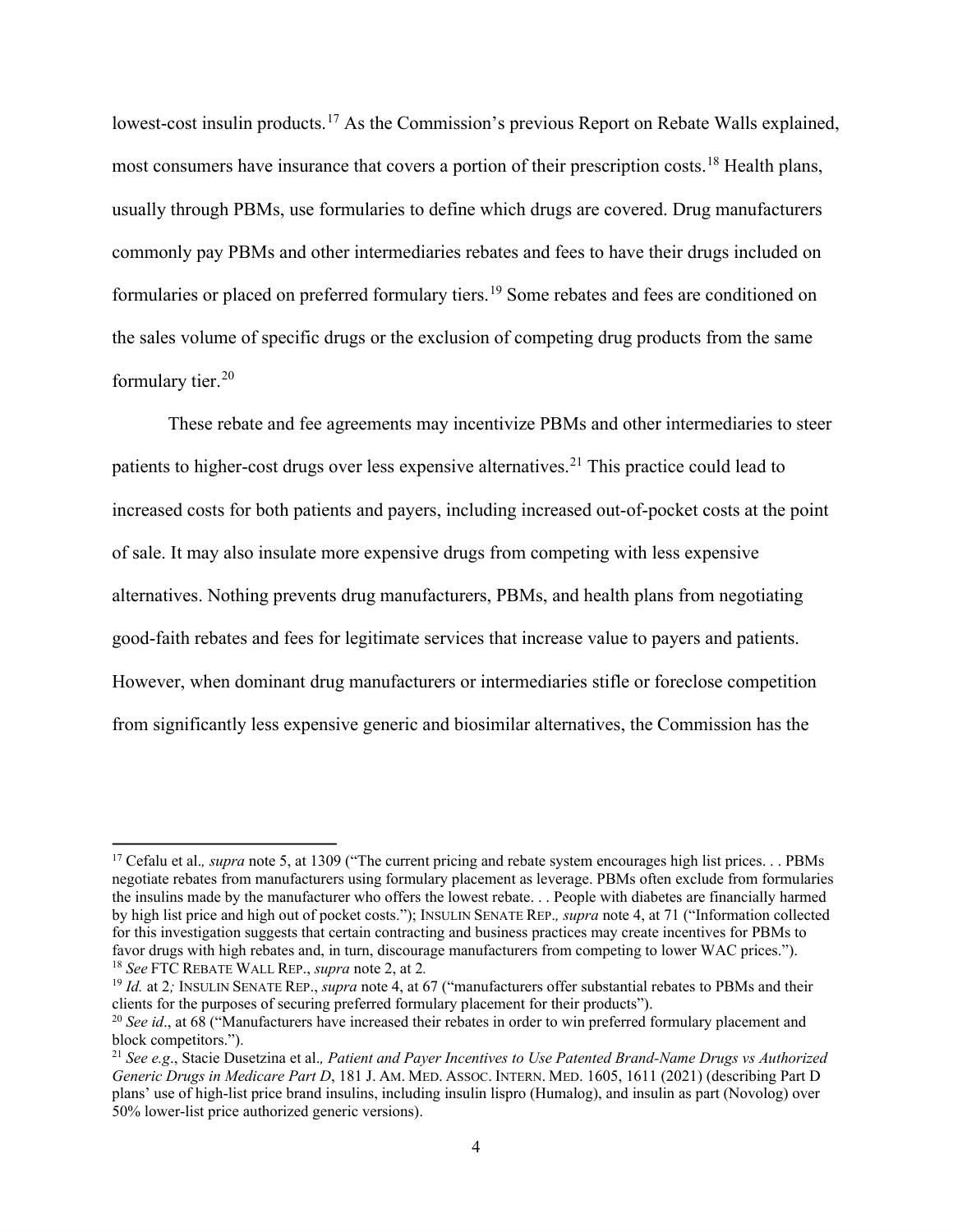conduct. $22$ legal authority to investigate these practices and take enforcement action against unlawful

 and the Sherman Act. [23](#page-4-1)  The Commission has several legal authorities that may apply to these practices, including Section 5 of the FTC Act, Section 3 of the Clayton Act, Section 2 of the Robinson-Patman Act,

 constitute unreasonable agreements in restraint of trade under Section 1 of the Sherman Act; Section 3 of the Clayton Act.<sup>24</sup> Moreover, inducing PBMs or other intermediaries to place higher-cost drugs on formularies instead of less expensive alternatives in a manner that shifts Exclusionary rebates that foreclose competition from less expensive alternatives may unlawful monopolization under Section 2 of the Sherman Act; or exclusive dealing under costs to payers and patients may violate the prohibition against unfair methods of competition or unfair acts or practices under Section 5 of the FTC Act.

 may violate Section 2(c) of the Robinson-Patman Act, which prohibits payments to agents, Finally, paying or accepting rebates or fees in exchange for excluding lower-cost drugs representatives, and intermediaries who represent another party's interests in connection with the purchase or sale of goods.<sup>25</sup> At least one court has held that this provision may reach rebates paid

<span id="page-4-0"></span> 22 At the request of Congress, the FTC has previously investigated certain PBM business practices. *See* FED. TRADE COMM'N, PHARMACY BENEFIT MANAGERS: OWNERSHIP OF MAIL-ORDER PHARMACIES (Aug. 2005).<br><sup>23</sup> The Commission's authority to address unfair methods of competition under Section 5 of the FTC Act include,

<span id="page-4-1"></span> but are not limited to, conduct that would violate the Sherman Act. *See, e.g*., *Oregon Lithoprint, Inc*., Analysis to Aid Public Comment, 83 Fed. Reg. 11529, 11531 (Mar. 15, 2018) ("The Commission has long held that an invitation to collude violates Section 5 of the FTC Act even where there is no proof that the competitor accepted the invitation.").

<span id="page-4-3"></span><span id="page-4-2"></span><sup>&</sup>lt;sup>24</sup> See Fed. Trade Comm'n Act, 15 U.S.C. § 45; Sherman Act §§ 1 and 2; Clayton Act, 15 U.S.C. § 14.

<sup>&</sup>lt;sup>24</sup> See Fed. Trade Comm'n Act, 15 U.S.C. § 45; Sherman Act §§ 1 and 2; Clayton Act, 15 U.S.C. § 14.<br><sup>25</sup> 15 U.S.C. § 13(c) ("It shall be unlawful for any person engaged in commerce, in the course of such commerce, to pay or grant, or to receive or accept, anything of value as a commission, brokerage, or other compensation, or any allowance or discount in lieu thereof, except for services rendered in connection with the sale or purchase of goods, wares, or merchandise, either to the other party to such transaction or to an agent, representative, or other intermediary therein where such intermediary is acting in fact for or in behalf, or is subject to the direct or indirect control, of any party to such transaction other than the person by whom such compensation is so granted or paid.").